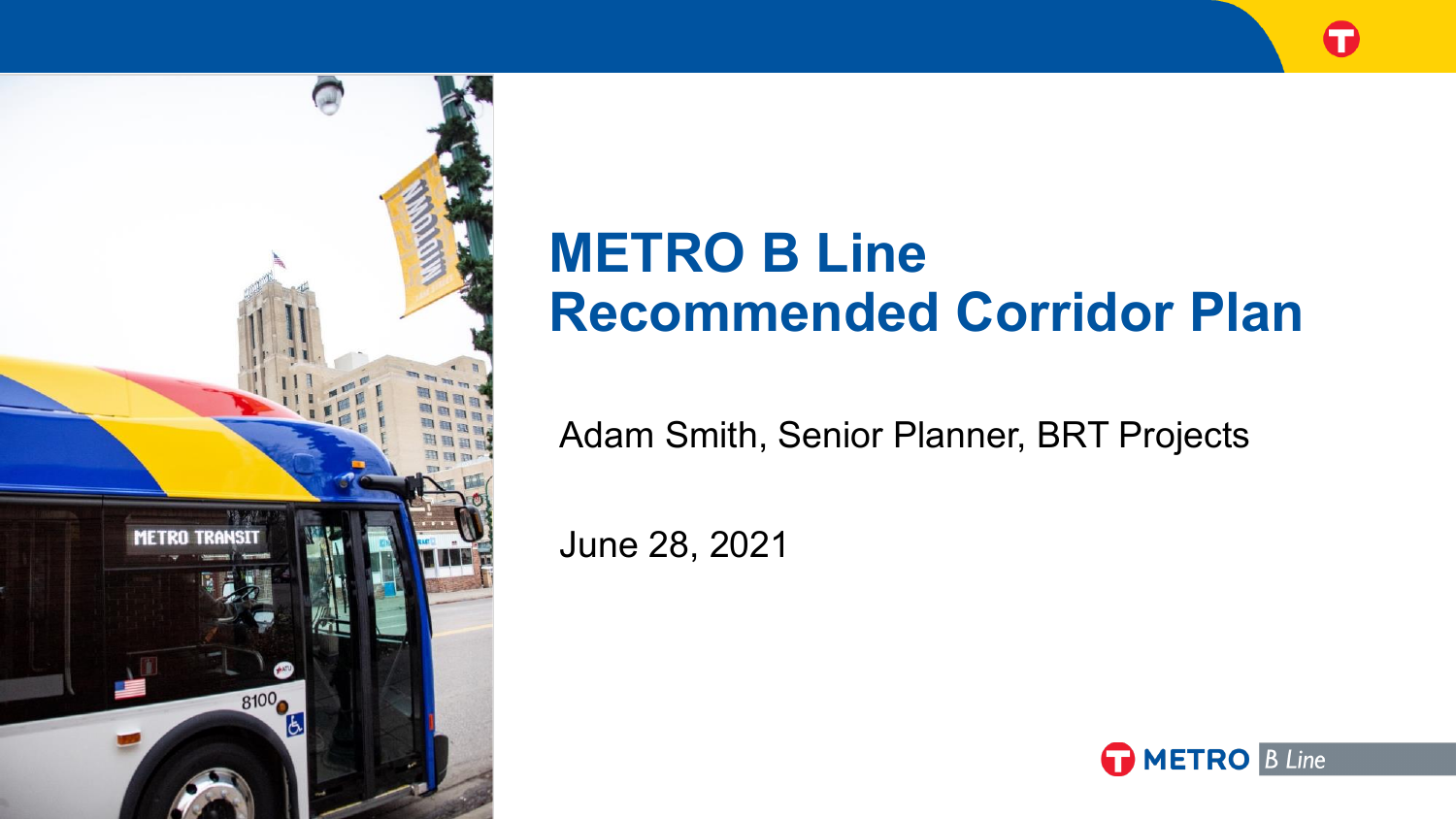#### **Proposed Action 2021-153**

- Authorize release of the METRO B Line Recommended Corridor Plan for public review and comment
- Direct staff to collect public comments through Friday, August 13, summarize comments, and report the findings to the Metropolitan Council

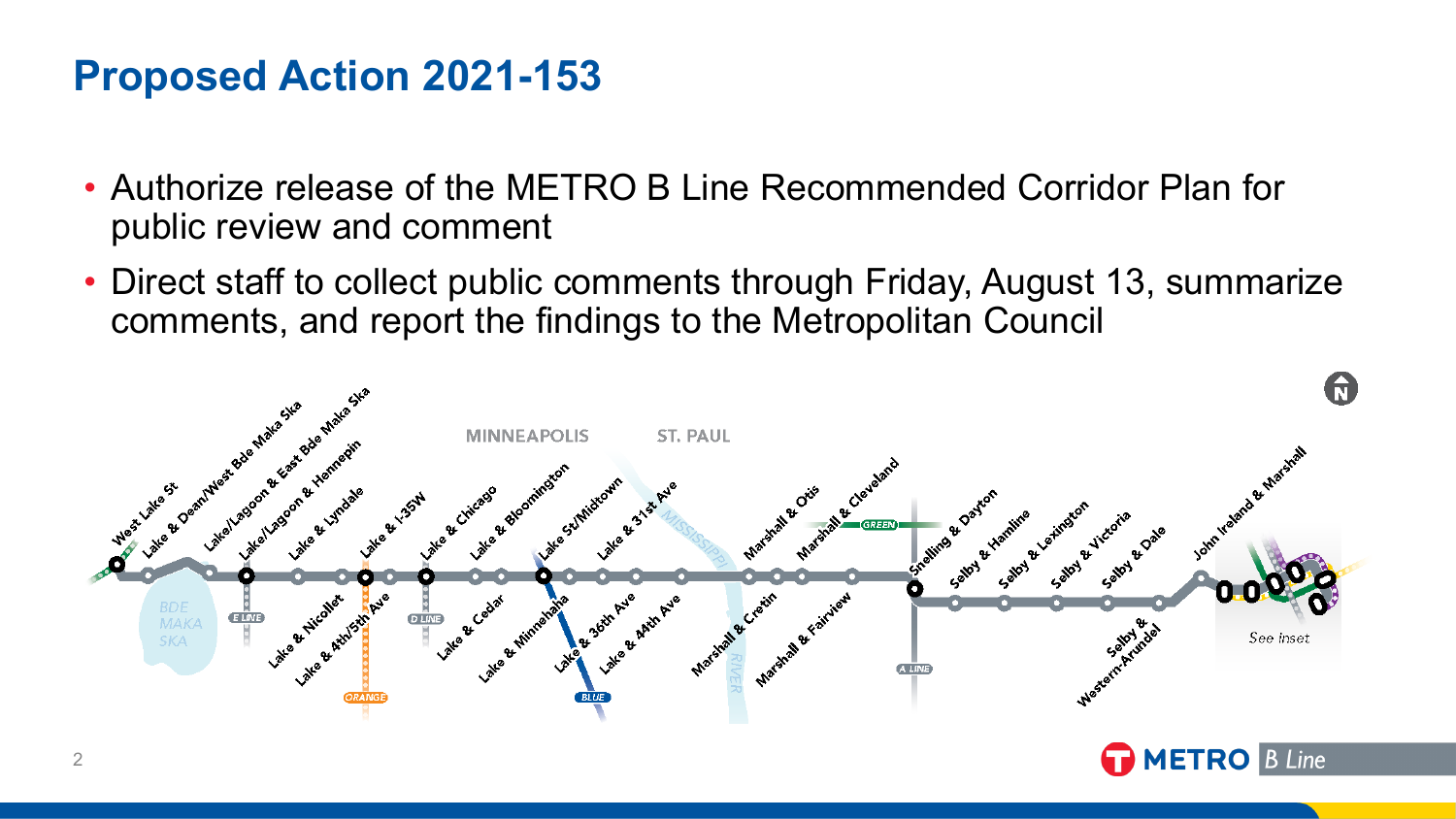## **B Line Project Development Schedule**

- Initial corridor recommendations and station planning: 2019 2020
- Corridor Plan
	- Release Draft Corridor Plan: February 2021
	- **Recommended Corridor Plan: July 2021**
	- Final Corridor Plan (Council action to approve): Fall 2021
- Engineering: Fall 2021 Late 2022
- Construction: 2023 2024

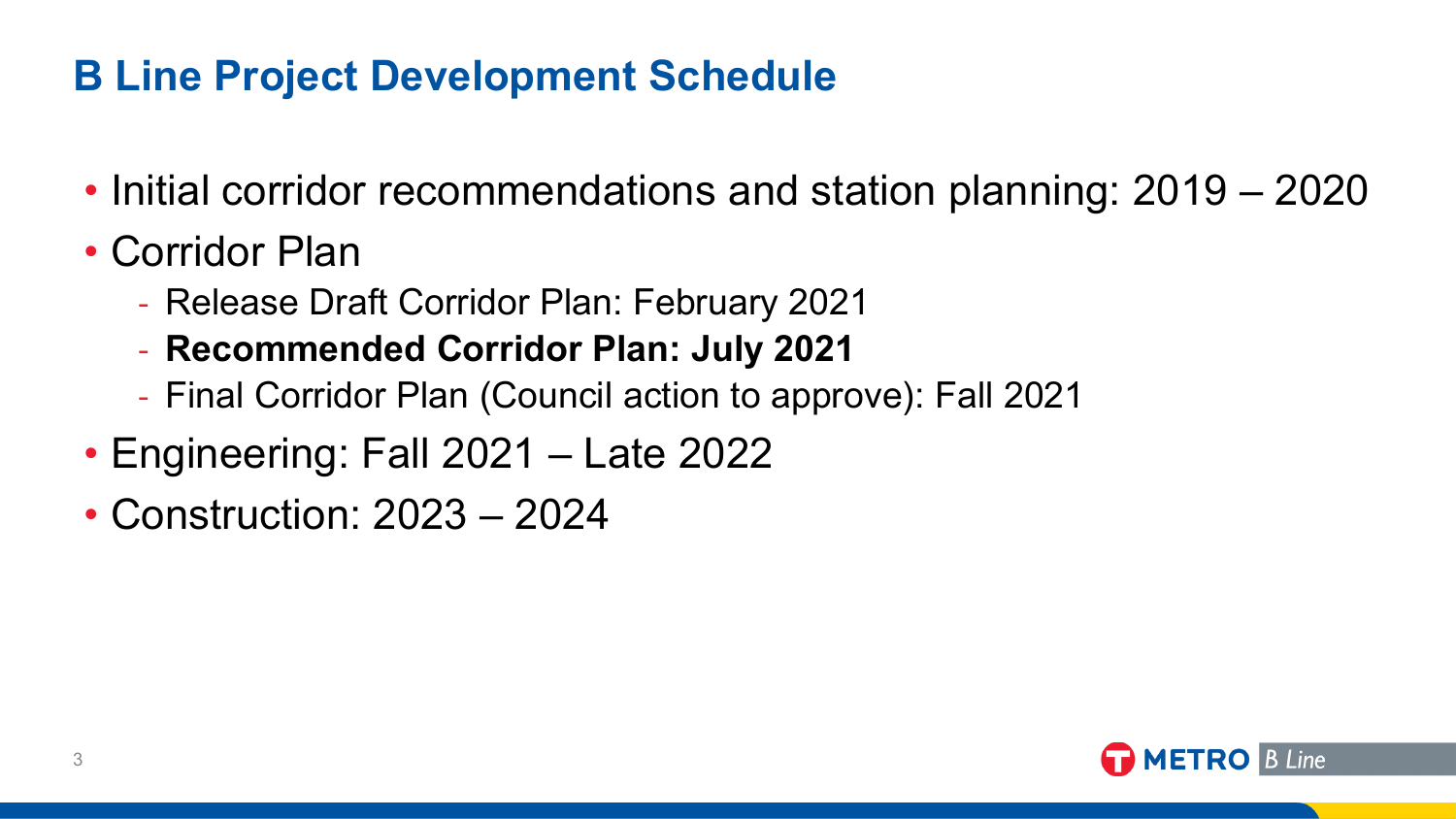## **Corridor Plan Contents**

- **Locations: station intersections and locations of platforms within each intersection**
- Corridor context:
	- Concept bus service plan: local and limited-stop bus service within and along B Line corridor
	- Potential bus priority treatments to meet project speed and reliability goals



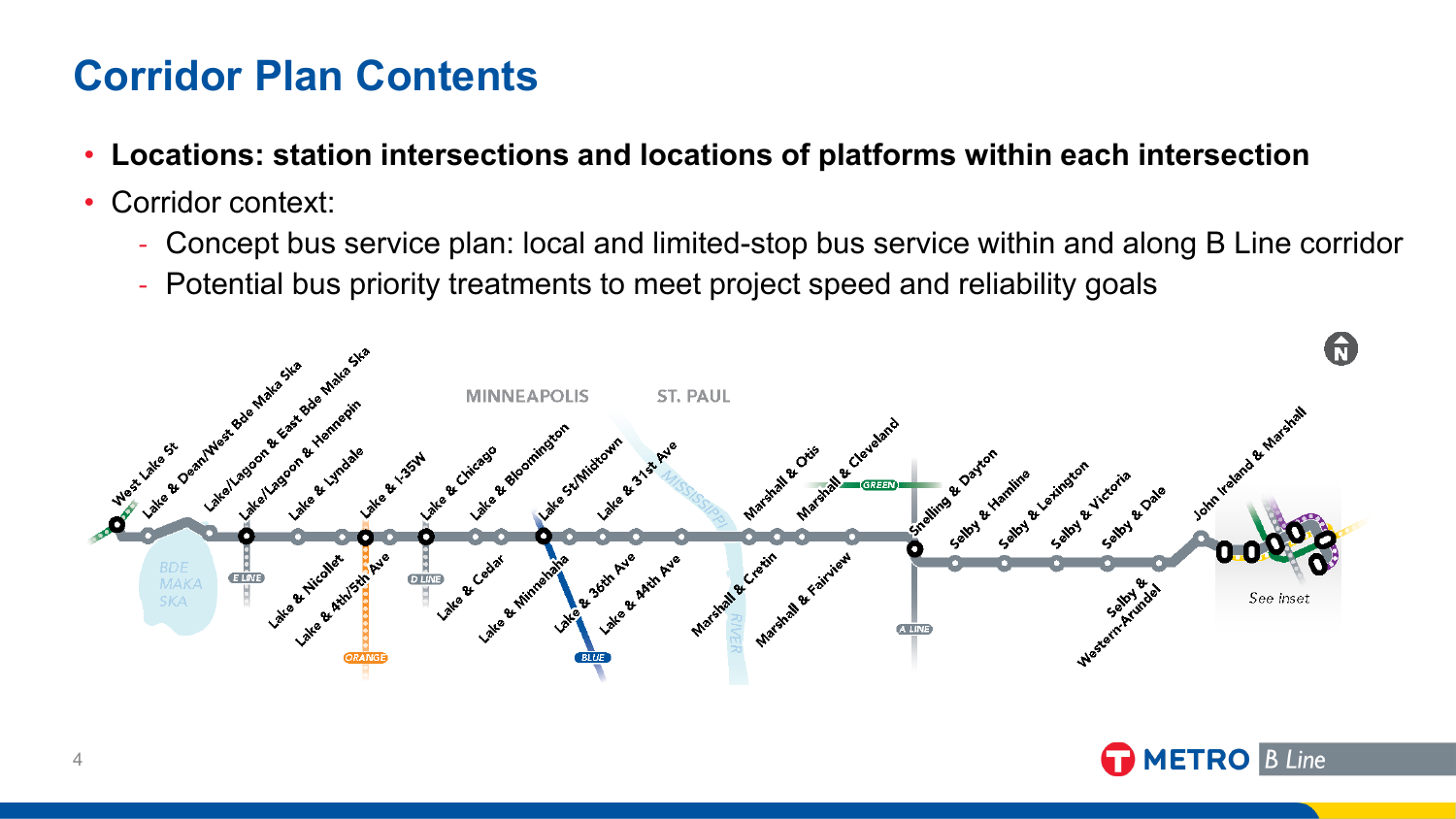# **Draft B Line Corridor Plan public engagement**

#### • **Released February 22, 2021**

- Comments accepted until March 22, 2021
- Over 650 comments submitted
- Outreach and engagement
	- Project website with video, key information, and station concepts
	- Direct mailing (postcard)
	- Email to subscribers, Rider Alerts
	- In-person feedback at key bus stops
	- Partner with community organizations, neighborhood groups along corridor
	- Flyers at bus stops
	- Social media
- Ongoing agency coordination



#### **Changes coming to Route 21** in 2024. Comment now.

El autobús de tránsito rápido llega a su vecindario

Baska xawliga ku socda ayaa imanaya xaafadaada

Tsheb npav khiav ceev los ze ntawm koj lub zos

#### **METROTRANSIT.ORG/B-LINE-PROJECT**



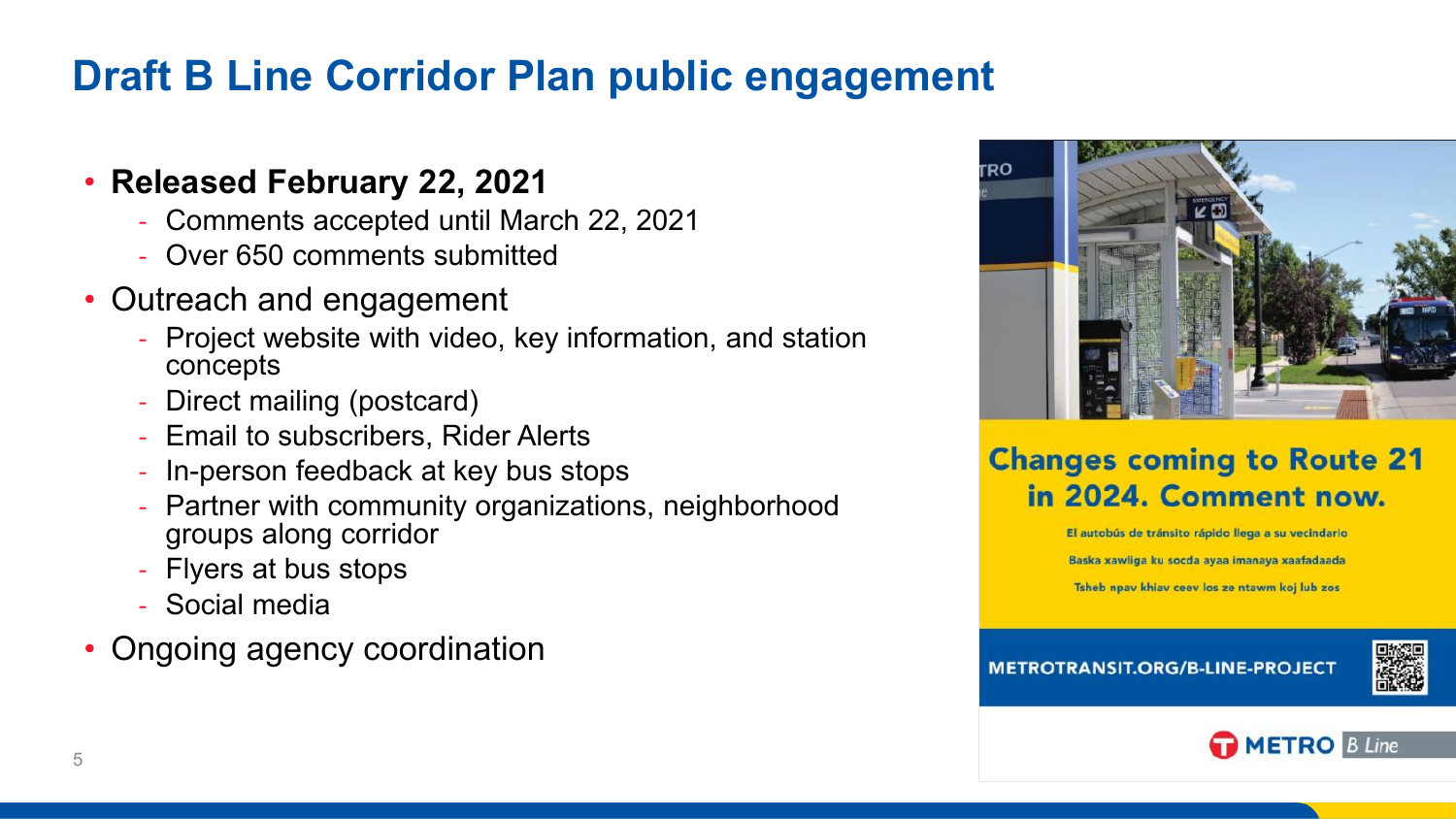# **Draft B Line Corridor Plan comment themes**

- Bus priority treatments
	- Support for bus-only lanes and other ways to improve speed & reliability
- Station and platform locations
	- Support for eastbound platform at Selby & Arundel
- Service planning questions
	- Local service frequency
	- Routing
- Bicycle connections/safety **General opposition**

#### **Number of comments received by main topic**



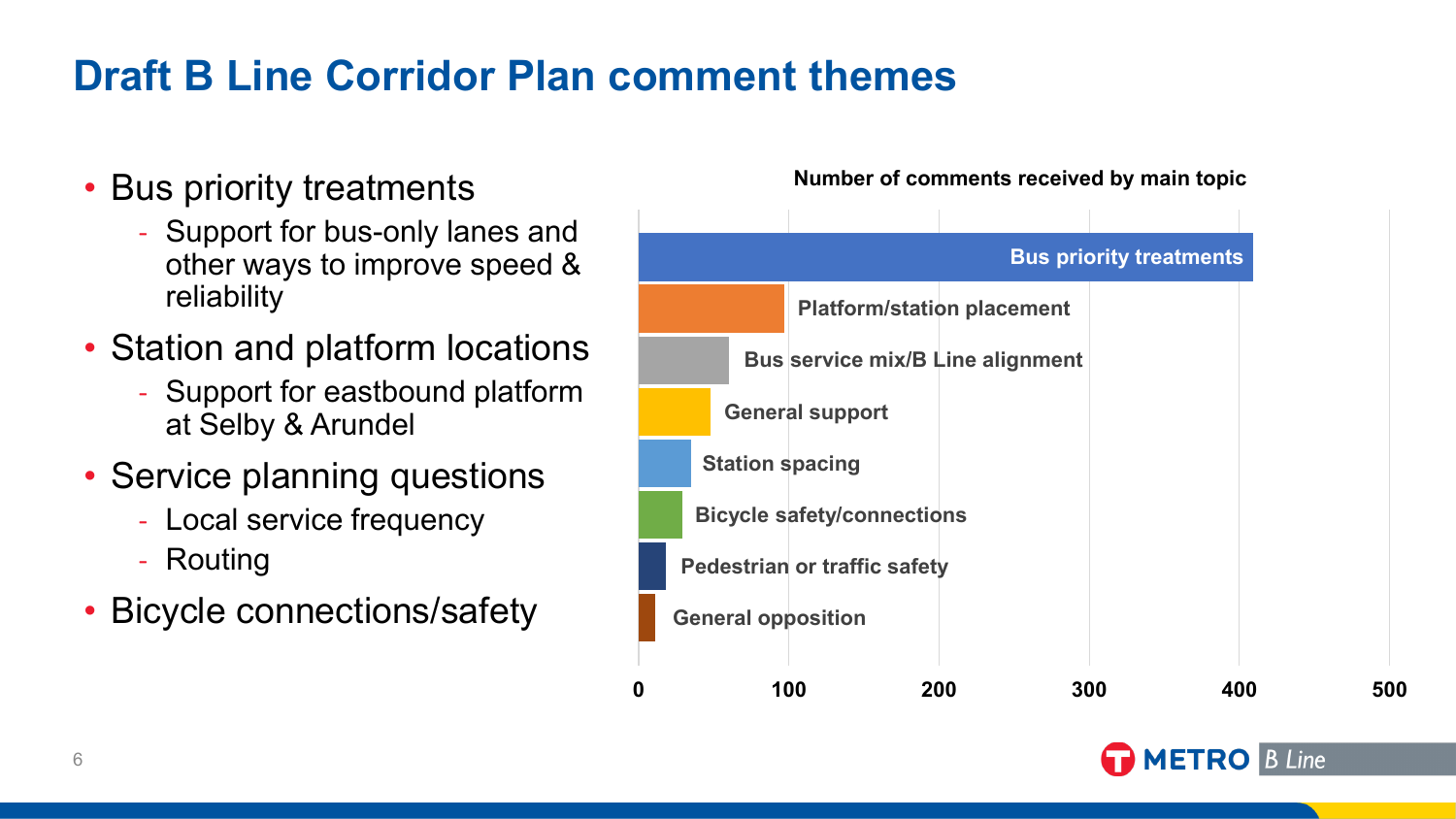## **Major revisions from draft version**

- Additional discussion of potential bus priority treatments in context of agency coordination
- Recommend nearside platforms at Lake & Lyndale, Lake & Bloomington, Lake & Cedar
- Recommend eastbound platform at farside Selby & Arundel





#### Farside platform location example (draft corridor plan) Nearside platform location example (recommended corridor plan)

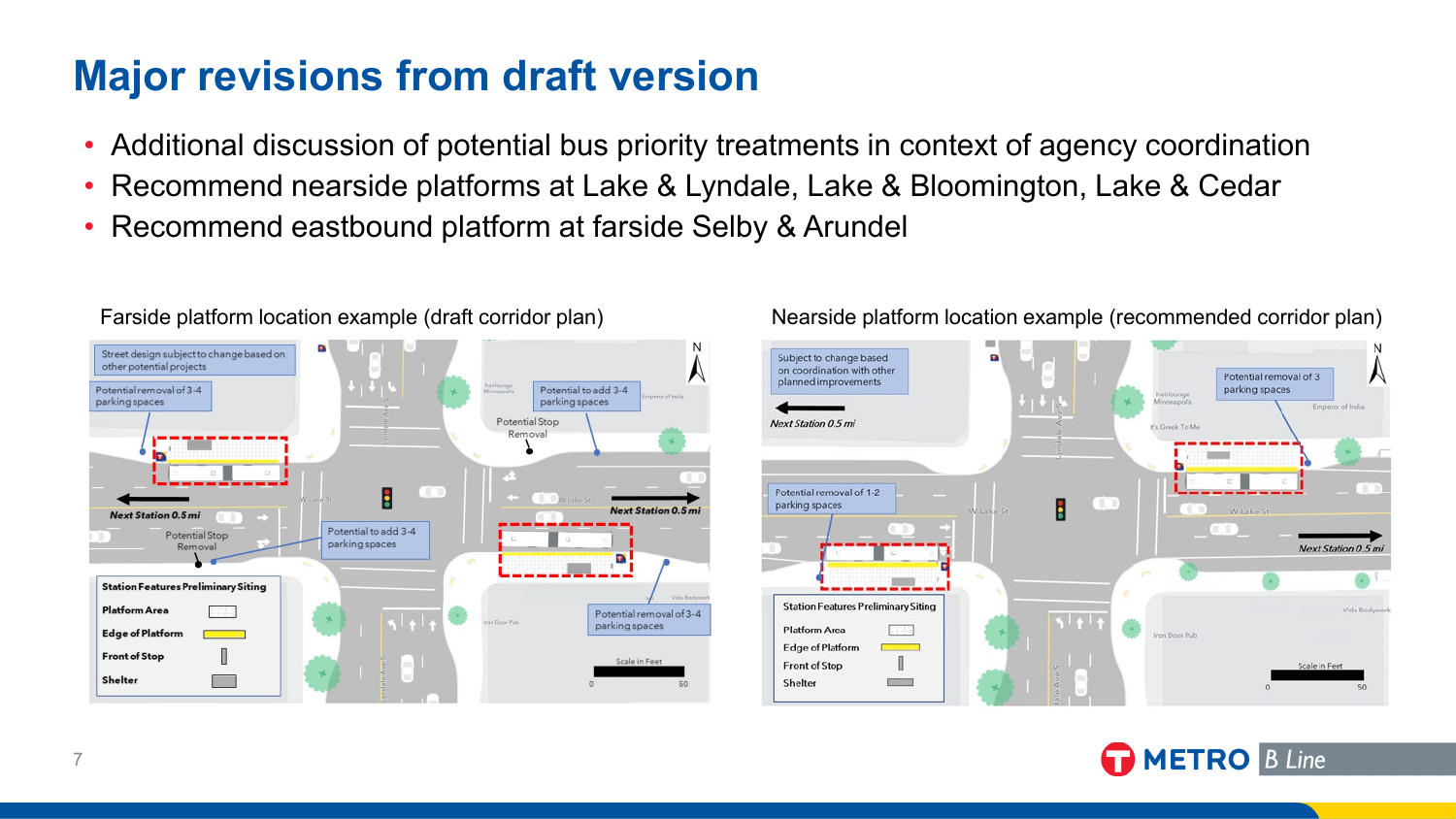#### **Recommended Corridor Plan outreach**

- Focus on reaching future B Line station neighbors
	- Direct mailing (postcard) to residents, businesses, and property owners near stations
	- Station-specific info sheets to support in-person conversations, door-knocking
	- Partner with community organizations, neighborhood groups to reach station neighbors
- Corridor-wide engagement
	- Project website with video, key information, and station concepts
	- Email to subscribers, Rider Alerts
	- In-person feedback at key bus stops
	- Project fact sheets in Spanish, Somali, and Hmong
	- Social media